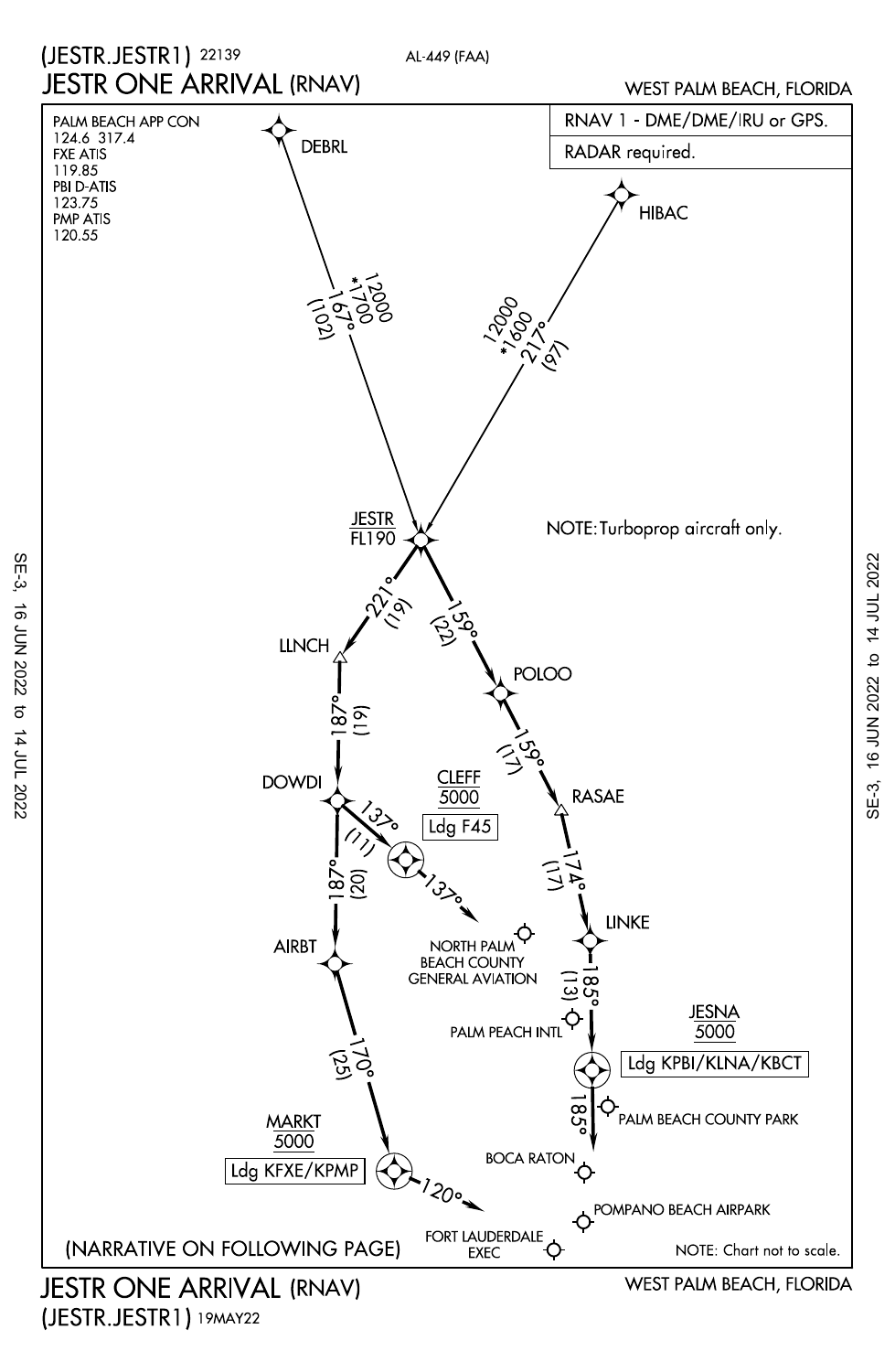### ARRIVAL ROUTE DESCRIPTION

### HIBAC TRANSITION (HIBAC.JESTER1) DEBRIL TRANSITION (DEBRIL.JESTER1)

on heading 185° or as assigned by ATC. Expect RADAR vectors to final approach course. to RASAE, then on track 174° to LINKE, then on track 185° to cross JESNA at 5000, then LANDING KPBI/KLNA/KBCT: From JESTR on track 159° to POLOO, then on track 159°

approach course. on track 137° to cross CLEFF at 5000, then on track 137°. Expect RADAR vectors to final LANDING F45: From JESTR on track 221° to LLNCH, then on track 187° to DOWDI, then

on heading 120° or as assigned by ATC. Expect RADAR vectors to final approach course. DOWDI, then on track 187° to AIRBT, then on track 170° to cross MARKT at 5000, then LANDING KFXE/KPMP: From JESTR on track 221° to LLNCH, then on track 187° to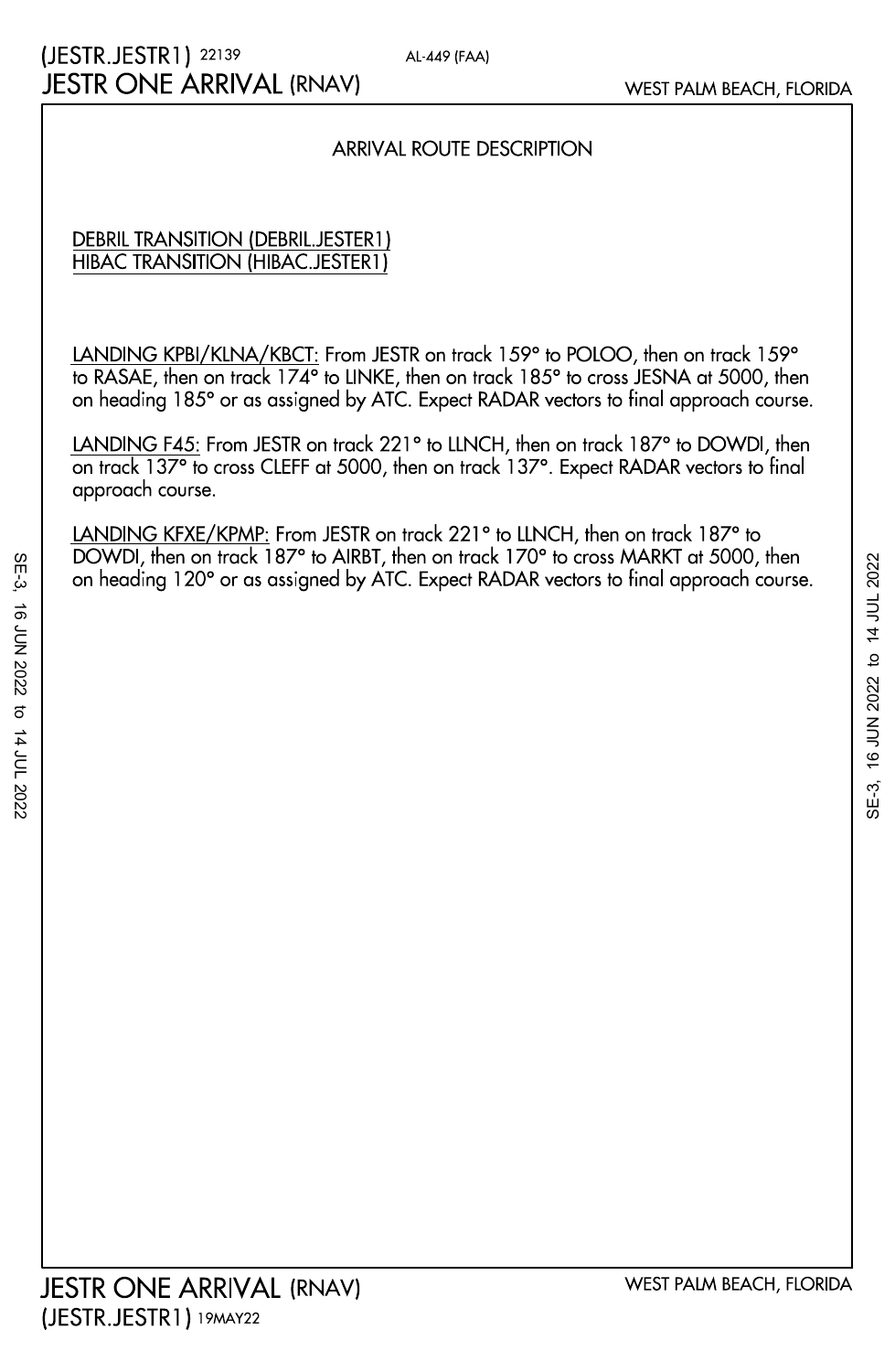## MELBOURNE TWO ARRIVAL (MLB.MLB2) 21336

AL-449 (FAA)

WEST PALM BEACH, FLORIDA



MELBOURNE TWO ARRIVAL (MLB.MLB2) 02DEC21

SE-3, 16 JUN 2022 to 14 JUL 2022

16 JUN 2022

SE-3,